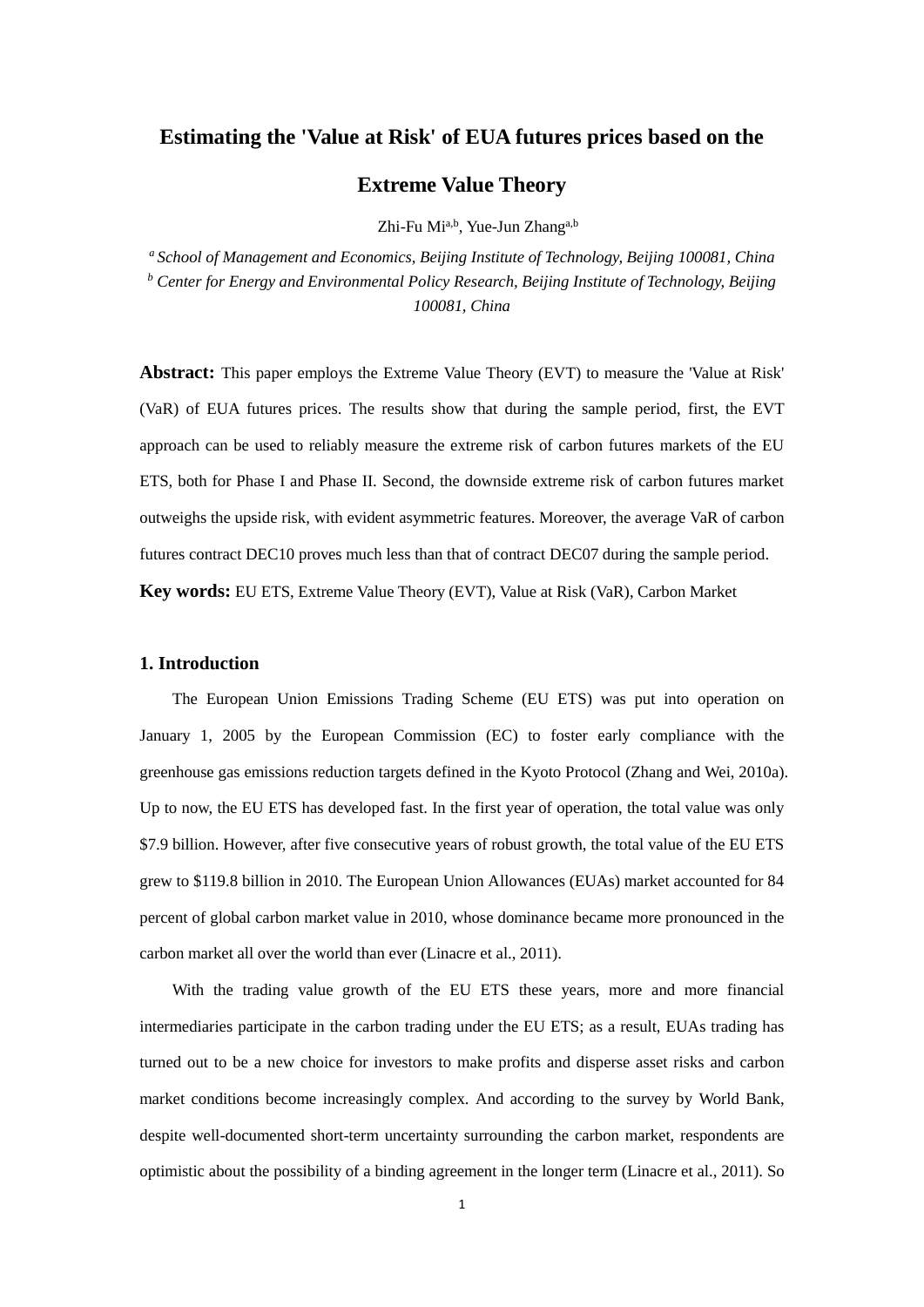carbon trading markets may receive continuous interests in the near future years and in order to resist trading risk and reduce investing loss, it is of vital importance for carbon market investors to measure the extreme market risk of the EU ETS properly. On the other hand, for hedgers who need the EUAs to offset their allowance shortages, the extreme price risk carbon trading will influence their confidence and thus affect their outcome of emissions reduction (Wei et al., 2010).

As for current literature about carbon market risk, there are several types as follows. First, some literature researches the risk shock of the carbon market to energy sectors (such as power sector and wind energy). Daskalakis and Markellos (2009) justify that electricity risk premia are affected by emission allowance prices on the basis of carbon market uncertainties and of trading strategies adopted by electricity producers who may exploit their initial allocation of free EUAs. Oberndorfer (2009) explores the relation between carbon market and stock market by means of the panel GARCH approach, arguing that carbon price change is positively related to the stock returns of the most important European electricity corporations. Furthermore, carbon price appreciation and depreciation do not have any asymmetric relation with the change of stock returns. Therefore, it is apparent that the EU ETS has an important impact on the financial markets and the value of the corporations covered. Blanco and Rodrigues (2008) examine the effect of the EU ETS on energy investment. The results show that the low price of CERs and ERUs on the EU ETS market can play a negative role on wind energy, and a minimum price of around 40 euros per ton of  $CO<sub>2</sub>$ should be attained to maintain present support levels for wind.

Second, some literature investigates the risk of the outside environment (such as macroeconomic conditions, environmental policy uncertainty, R&D investment and energy prices) to carbon markets. Alberola et al. (2008a) is the first to empirically study the expected impact of industrial production variation in the EU ETS sectors on carbon price changes. Their results show that during 2005-2007, only three among nine industrial sectors have significant effect on  $CO<sub>2</sub>$ permit price, i.e., the combustion, paper and iron sectors. Chevallier (2009) examines the empirical influence of macroeconomic risk factors on carbon futures. The results document that carbon futures returns may be weakly forecast on the basis of two variables from the stock and bond markets. Chevallier et al. (2009) evaluate the impact of the 2006 compliance event on changes in investors' risk aversion on the European carbon markets. Their results show evidence of a dramatic change in the market perception of risk around the 2006 yearly compliance event.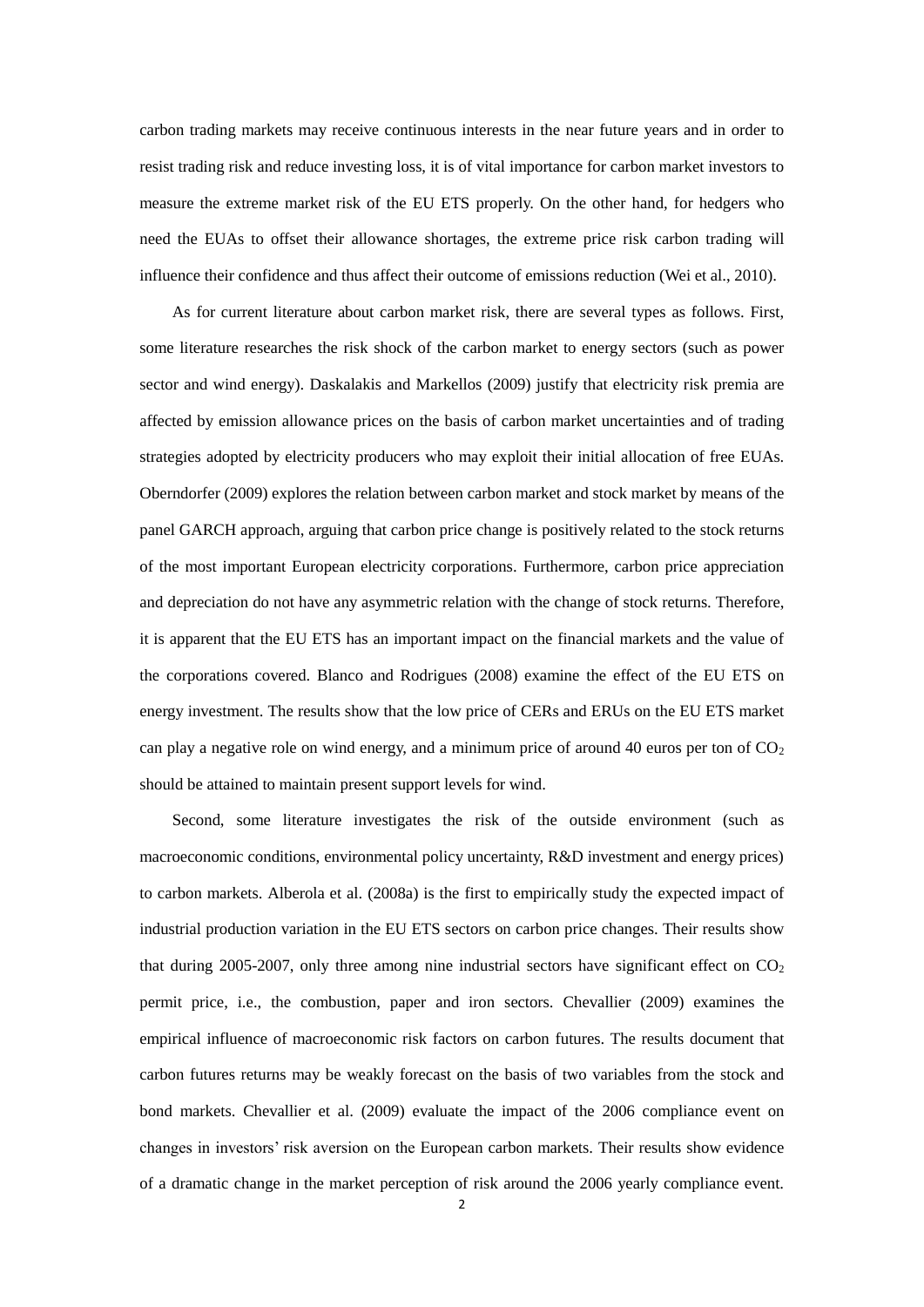Blyth et al. (2009) provide an intuitive understanding of the key dynamics and risk factors in carbon markets. The results indicate that support for early stage R&D may reduce both total abatement cost and carbon price risk. Zhang and Wei (2010b) explore the complex impact of fossil fuel markets (oil, natural gas and coal) on carbon markets, using some econometrical methods including the state space model, VAR model etc. And they find that significant time-varying cointegration exists between fossil fuel prices and carbon prices. Pinho and Madaleno (2011) examine interactions between carbon, electricity and fossil fuel (coal, oil and natural gas) returns using the Vector Error Autoregressive Correction Model (VECM). Results reveal that nuclear power generation can limit increases in prices of electricity and that the effect of carbon depends on the energy mix and electricity deregulation stage of the country under analysis. It seems that in European Energy Exchange (EEX) more carbon coercion is undergone and innovations in carbon are stronger in electricity prices. Blyth and Bunn (2011) utilizes a stochastic simulation model to analyze the key drivers of carbon price risk in the EU ETS. The results indicate that policy risks tend to dominate when carbon prices are low, whereas market risks tend to dominate when carbon prices are high.

Furthermore, with the growing trading data of the EU ETS, some literature has appeared on the pricing mechanism of the carbon market from financial perspectives, especially its price dynamics. Reilly and Paltsev (2007) display the complex reasons for carbon price dynamics. They simulate the carbon market under the EU ETS, in particular the volatility of carbon price, and find that the carbon price should have ranged between 0.6 and 0.9 euros per ton of  $CO<sub>2</sub>$  during 2005-2007, obviously differing from the real price in 2005, i.e., 20-25 euros per ton of CO2. Subsequently, they analyze several possible reasons for this discrepancy; for example, besides the shortcomings in the model's hypotheses and specification, the natural gas price is too high; the scarcity of both hydro power and nuclear power spur the rate increase of coal-fired power; the fundamental conditions of member states have not prepared well enough, such that the trading volume of the carbon market seems relatively limited. Alberola et al. (2008b) show evidence that the EU ETS carbon price change over 2005-2007 followed two structural breaks; one occurring in April 2006, mainly for the verified carbon emissions data of 2005 disclosed by the EC; the other in October 2006, as a consequence of the EC's announcements regarding the restriction of the 2008-2012 allowance allocation. From the price breaks, we can see the influence of institutional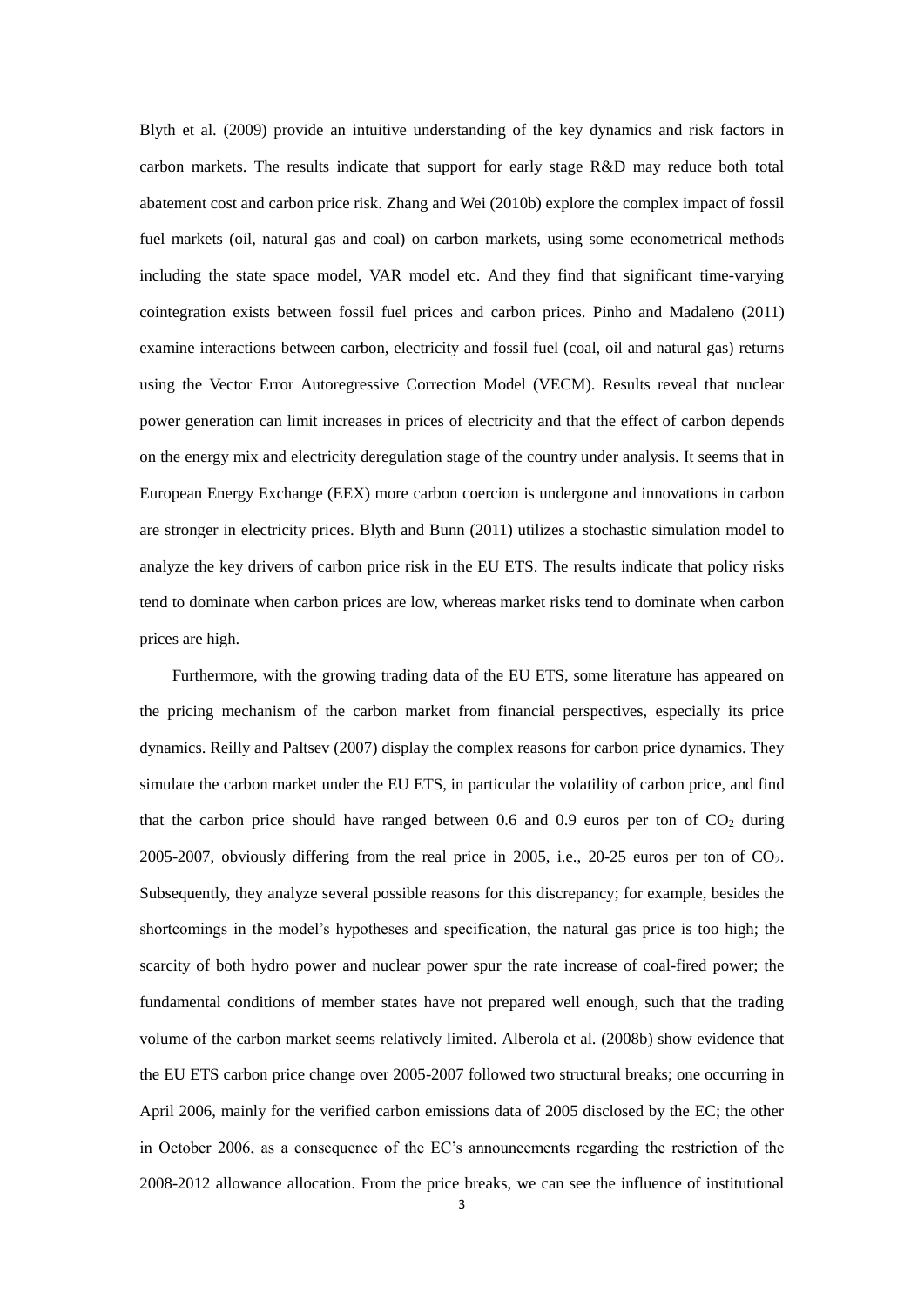and market events on carbon price change. Zhang and Wei (2011) introduce the mean reversion theory to verify the existence of mean reversion phenomenon in carbon market under the EU ETS. Main empirical results indicate that whether before the compliance break in 2006 or after that, no one of carbon market prices, returns, volatility and risk moves along a mean reversion process; in other words, their movements take on some divergence, without significant evidence to be predictable. Feng et al. (2011) examine the carbon price volatility using data of the EU ETS from a nonlinear dynamics point of view. The results show that first, carbon price is not a random walk process and proves mildly chaotic; second, carbon price fluctuation is influenced not only by the internal market mechanism, but also by the heterogeneous environment.

To the best of our knowledge, however, there is little literature to measure the extreme risk of carbon markets from the perspective of its price dynamics. As a newly developing market, carbon market is affected not only by the market mechanism itself, but also by the outside uncertain environment particularly in the short run. For example, carbon market fluctuation is affected by international political conditions (such as the climate negotiation dynamics), energy price changes, unusual temperature and emissions allowance allocation (such as NAPs) solution disclosure etc, which result in extreme risk of carbon markets (Alberola et al., 2008b; Alberola and Chevallier, 2009; Chevallier et al., 2009). Therefore, it is quite possible that extreme values might appear in carbon markets, and some traditional methods for risk measurement may produce biased results.

The Extreme Value Theory (EVT) has been applied in many fields where extreme values may appear. Such fields range from hydrology (Katz et al., 2002), insurance (McNeil, 1997), finance (Danielsson and de Vries, 1997; Gilli and Kellezi, 2006) to oil markets (Marimoutou et al., 2009). EVT provides a solid framework to formally study the behavior of extreme observations. Unlike other models which usually focus on the whole distribution, EVT approach concentrates on the tail of a distribution rather than the entire distribution, and has been found to be a convenient framework for the separate treatment of the tails of a distribution which allows for asymmetry. So it could potentially perform better than other approaches in terms of measuring unexpected extreme changes (Longin, 2000; Marimoutou et al., 2009). Therefore, this paper introduces the EVT to measure carbon market risk (Value at Risk, VaR), and compares the results with the traditional VaR approaches, such as the Variance-Covariance and Monte Carlo approaches. Here, the Variance-Covariance approach incorporates the GED-GARCH models, and more details of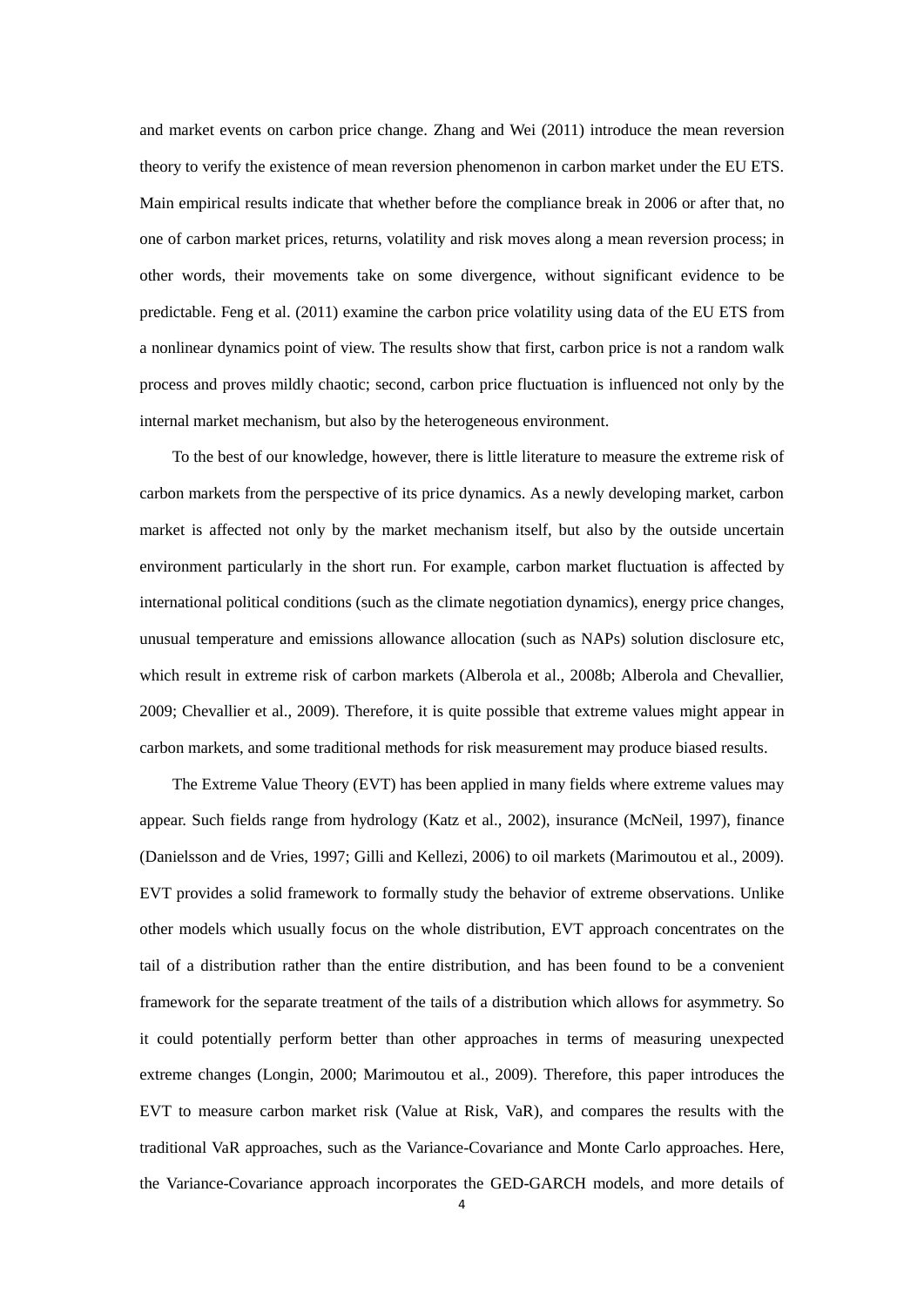VaR estimates based on the GED-GARCH models can be found from Fan et al. (2008).

Additionally, carbon emissions permit has been regarded as a commodity, so there are different meanings of carbon prices risk for different market participants. If carbon prices rise, the carbon emissions allowance sellers will get profits while the buyers will incur losses. On the other hand, if carbon prices fall, the emissions allowance buyers will obtain returns while the sellers will face losses. Therefore, both the downside and upside market risks should be estimated as for the carbon market risks. For this purpose, we will shed light upon two issues in this paper. First, we introduce the EVT to estimate the carbon market risks. Second, we analyze the VaRs of the Phase I and Phase II of the EU ETS in term of downside and upside risks, in order to foster a comprehensive understanding of carbon market risks.

The rest of the paper is organized as follows. Section 2 gives the methodology of the Extreme Value Theory and the Value at Risk. Section 3 presents the data and empirical results and discussions, while Section 4 provides some concluding remarks.

#### **2. Methodologies**

Suppose  $C_t$  is the EUA futures price on day *t*, then the carbon price return on day *t* is defined as

$$
R_{i} = 100(\ln C_{i} - \ln C_{i-1}).
$$
\n(1)

If the distribution function of return series  $\{R_{i}\}\$ is defined as

$$
F(r) = \Pr\{R_i \le r\},\tag{2}
$$

then given a high threshold *u*, the distribution of excess values of *R* over threshold *u* is defined as\n
$$
F_u(y) = \Pr\{R - u \le y | R > u\} = \frac{F(y + u) - F(u)}{1 - F(u)}, \quad y > 0 \tag{3}
$$

which represents the probability that the value of *R* exceeds the threshold *u* by at most an amount *y*. As described by Balkema and de Haan (1974) and Pickands (1975), for sufficiently high threshold *u*, the distribution function of the excess  $(F_u(y))$  may be approximated by the Generalized Pareto Distribution (GPD), which is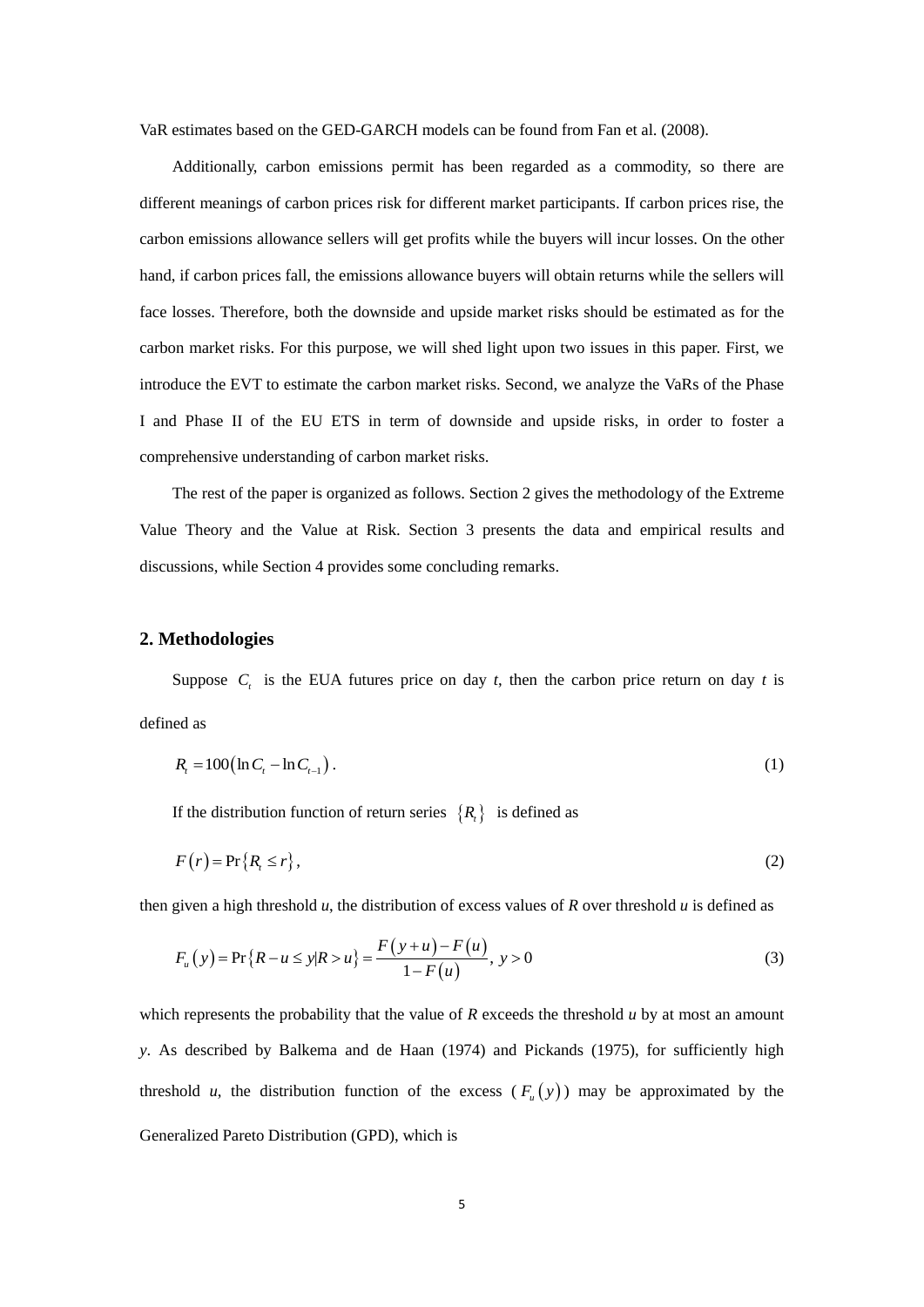$$
G(y) = \begin{cases} 1 - (1 + \xi \frac{y}{\beta})^{-1/\xi} & \text{if } \xi \neq 0 \\ 1 - e^{-y/\beta} & \text{if } \xi = 0 \end{cases}
$$
 (4)

where  $y \ge 0$  when  $\xi \ge 0$  and  $0 < y < -\beta/\xi$  when  $\xi < 0$ .  $\xi$  is the shape parameter and  $\beta > 0$  is the scale parameter. Therefore, for a large threshold *u*, we can estimate  $F_u(y)$  by  $G(y)$ . By setting  $r = y + u$ , the tail estimate can be obtained based on Eqs. (3) and (4) as follows:

$$
F(r) = (1 - F(u))G(y) + F(u).
$$
 (5)

The function  $F(u)$  can be estimated non-parametrically using the empirical cumulative distribution function (CDF):

$$
F(u) = \frac{n - N}{n},\tag{6}
$$

where *n* is the sample size and *N* is the number of exceedances. After substituting Eqs. (4) and (6) into Eq. (5), we get the following estimate for  $F(r)$ :

$$
\overline{F(r)} = 1 - \frac{N}{n} \left( 1 + \overline{\xi} \frac{r - u}{\overline{\beta}} \right)^{-1/\overline{\xi}}.
$$
\n(7)

where  $\xi$  and  $\beta$  are estimates of  $\xi$  and  $\beta$  respectively, which can be obtained by the maximum likelihood estimation (MLE) based on the Eq. (4)

For a given confidence level  $p > F(u)$ , VaR is the *p*th quantile of the distribution *F*. So the VaR can be obtained from Eq. (7) by solving for *r* as follows:

$$
VaR = u + \frac{\overline{\beta}}{\overline{\xi}} \left( \left( \frac{n}{N} (1 - p) \right)^{-\overline{\xi}} - 1 \right). \tag{8}
$$

It should be noted that the threshold *u* is determined by the sample mean excess function (MEF), which is defined as

$$
e(u) = \frac{\sum_{t=1}^{n} (R_t - u)}{\sum_{t=1}^{n} 1_{\{R_t > u\}}},
$$
\n(9)

where  $1_{\{*\}}$  is an indicator function. The MEF is the sum of the excesses over the threshold *u* divided by the number of data points which exceed the threshold *u* and describes the expected overshoot of a threshold once an exceedance occurs. If the empirical MEF is a positively sloped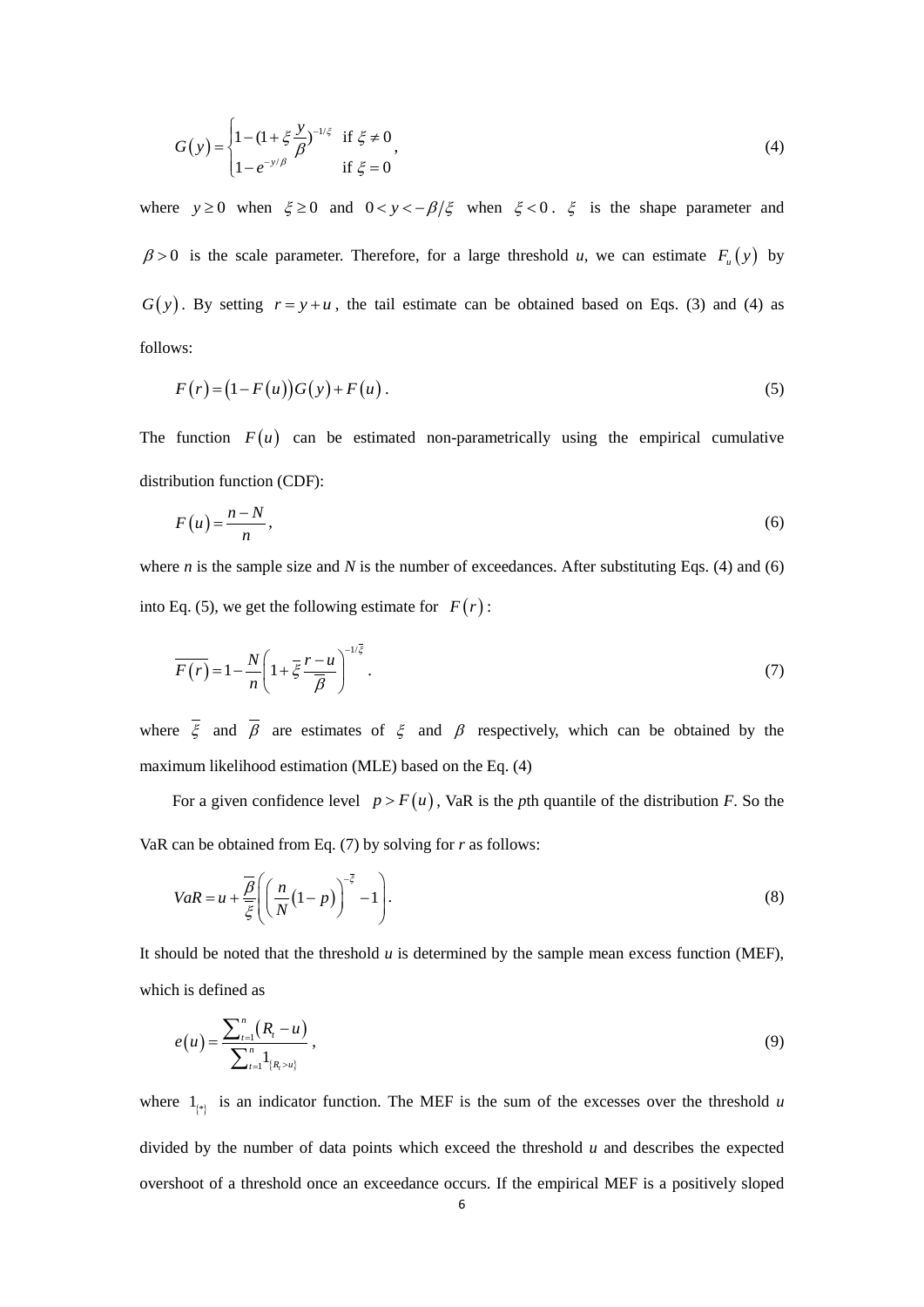straight line above a certain threshold  $u$ , it is an indication that the data follows the GPD with a positive shape parameter  $\xi$  (Marimoutou et al., 2009).

Ultimately, we introduce the method to test the reliability of VaR results. According to the methods presented in Kupiec (1995), suppose *p* is the confidence level of VaR, *n* is the sample size, N is the failure days,  $f = N/n$  is the failure rate and  $1-p$  is the expected value of the failure rate. Then according to the likelihood ratio (LR) proposed by Kupiec (see Eq. (10)), we test the null hypothesis  $H_0: 1-p = f$ , i.e., whether the failure rate of VaR equals  $1-p$  or not.

$$
LR = -2\ln\left[p^{n-N}\left(1-p\right)^{N}\right] + 2\ln\left[\left(1-f\right)^{n-N}f^{N}\right].
$$
\n(10)

Under the condition of the null hypothesis, the statistic LR subjects to the  $\chi^2$  distribution with one degree of freedom, whose critical value of 95% confidence level is 3.84. If LR>3.84, the null hypothesis is rejected, i.e., the model of estimating VaR is not reliable; otherwise, the results of VaR may be acceptable.

### **3. Empirical result analysis**

#### **3.1 Data definitions**

This paper aims to measure the extreme risk of carbon futures market in European Climate Exchange (ECX) in terms of the two phases of the EU ETS (2005-2007 for Phase I and 2008-2012 for Phase II). Given that almost all the carbon futures contracts have highly consistent price trends in the same phase, we select one contract price as the representative for the two phases respectively. Specifically, we select the price of contract DEC07 of ECX expired on December 17 of 2007 as the representative of Phase I, and the price of contract DEC10 expired on December 20 of 2010 as the representative of Phase II. The sample periods range from 2005/4/22 to 2007/12/17 for Phase I and from 2008/1/2 to 2010/12/20 for Phase II, with 682 and 754 observations respectively (see Figure 1). It should be noted that the carbon futures price is quoted in euros per tonne of EU allowances.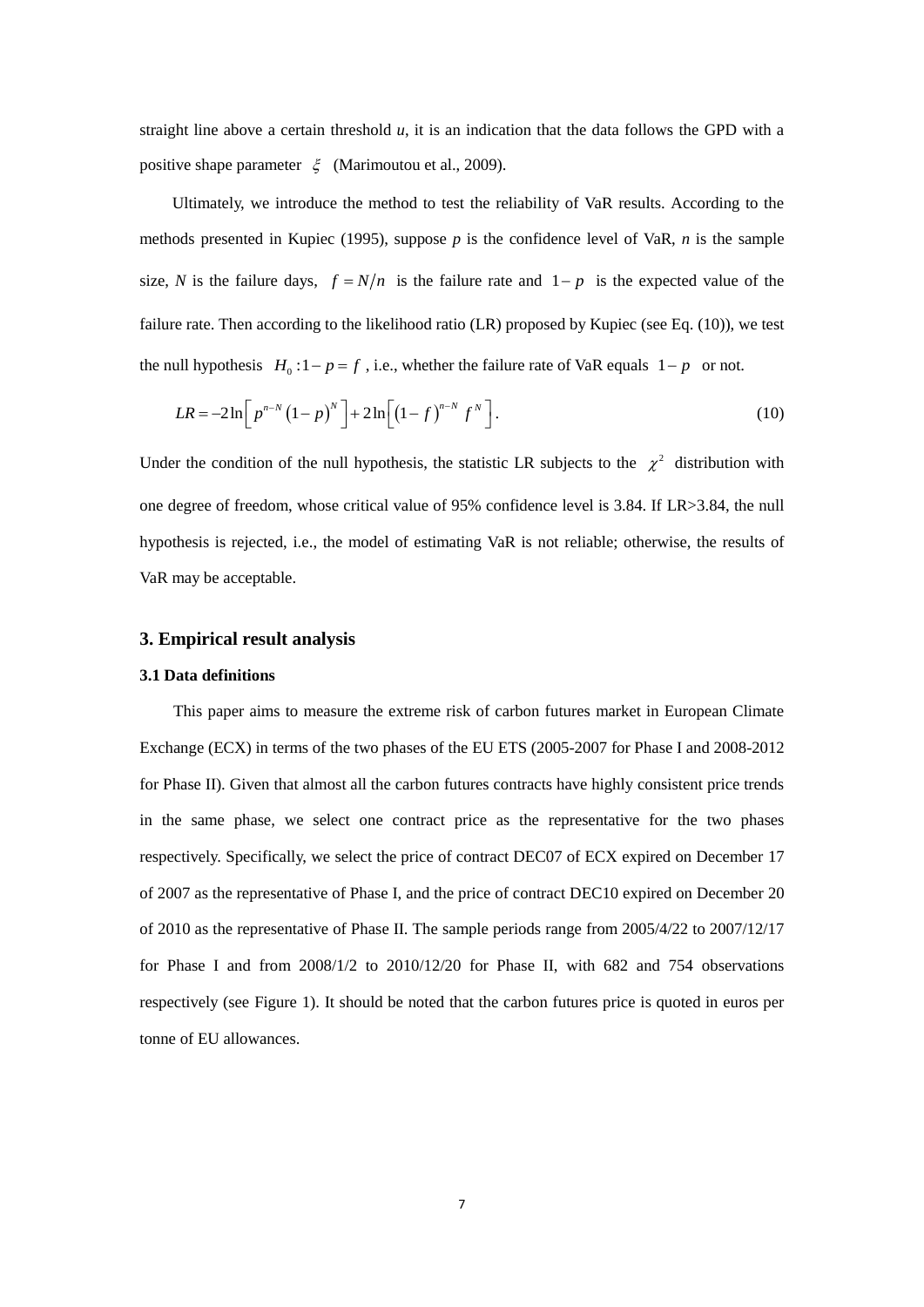

Fig. 1. Carbon futures prices of the ECX

#### **3.2 Summary statistics of carbon price returns**

The basic statistics of price returns of contract DEC07 and DEC10 are shown in Table 1. We find that the standard deviation of contract DEC07 appears evidently larger than that of contract DEC10, which reflects the sharper volatility of carbon price in Phase I. Additionally, as implied by the JB statistics, neither of the carbon prices in Phase I and Phase II follows the Normal distribution, which corroborates the results by Paolella and Taschini (2008). And also their Kurtoses are larger than three and skewnesses are less than zero, indicating their salient leptokurtosis and fat-tailedness. Furthermore, it can be found that the extent of leptokurtosis and fat-tailedness appears more evident in Phase I than that in Phase II. This is mainly because the carbon market in Phase I of the EU ETS is defined as the pilot phase, various unexpected events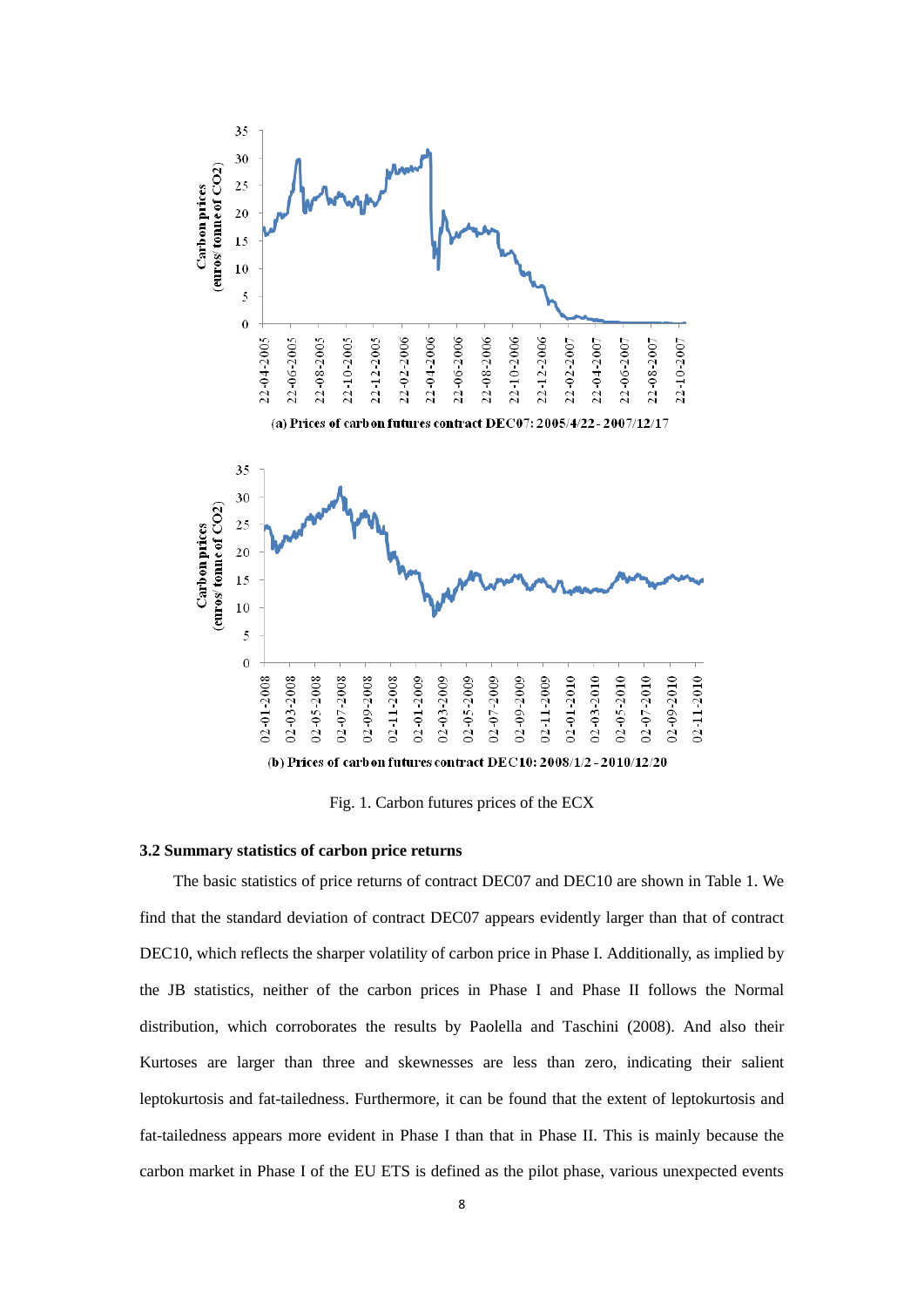may significantly affect the sharp changes of carbon price (Zhang and Wei, 2010a).

| Return            | Obs. | Mean      | Std.<br>Dev. | Max       | Min        | <b>Skewness</b> | Kurtosis | <b>JB</b> test |
|-------------------|------|-----------|--------------|-----------|------------|-----------------|----------|----------------|
| DEC07             | 681  | $-1.0918$ | 10.7281      | -138.6294 | 109.8612   | $-3.1738$       | 75.9231  | 152035.2       |
|                   |      |           |              |           |            |                 |          | (0.0000)       |
| DEC <sub>10</sub> | 753  | $-0.0724$ | 2.7430       | 10.8794   | $-12.2002$ | $-0.3264$       | 5.4008   | 194.2189       |
|                   |      |           |              |           |            |                 |          | (0.0000)       |

Table 1 Summary statistics for price returns of carbon futures contract DEC07 and DEC10

Note: *P*-values for corresponding null hypotheses are reported in parentheses.

#### **3.3 Empirical results based on the EVT-VaR approach**

Due to the shortcomings of traditional VaR approaches (such as Variance-Covariance, Monte Carlo) to estimate the extreme risk of tail distribution, we introduce the EVT to measure the VaR of carbon futures market of the EU ETS. It should be noted that according to Fernandez (2005), in theory, the conditional EVT often may produce better results than the unconditional EVT because the former can filter out heteroskedasticity and serial correlation by multivariate GARCH models. We estimate the VaRs based on conditional and unconditional EVT respectively, and find that both the results based on conditional and unconditional EVT are reliable at 95% level according to the LR statistic by Kupiec (1995), and their LR values are fairly close. Therefore, for the sake of simplicity, we choose the unconditional EVT in the paper. <sup>1</sup>

In the model, we consider both the upside and downside VaRs, in which the carbon price return series is used for upside VaR and the loss (minus return) series for downside VaR. Taking the downside VaR of contract DEC07 as an example, we would like to briefly show the calculating procedure.

First, the threshold value *u* is estimated. Based on the loss series of contract DEC07, the mean excess function (MEF) plot is obtained as Figure 2. As can be seen from the figure, e(*u*) appears approximately linear when *R*>6.9, therefore, here we select the threshold value *u*=6.9. Then we estimate the parameters  $\zeta$  and  $\beta$ , and the results of Maximum Likelihood Estimation (MLE) based on Eq. (4) show that  $\xi = 0.4272$  and  $\beta = 5.6635$ .

-

 $1$  The detailed results based on the conditional EVT can be obtained upon request.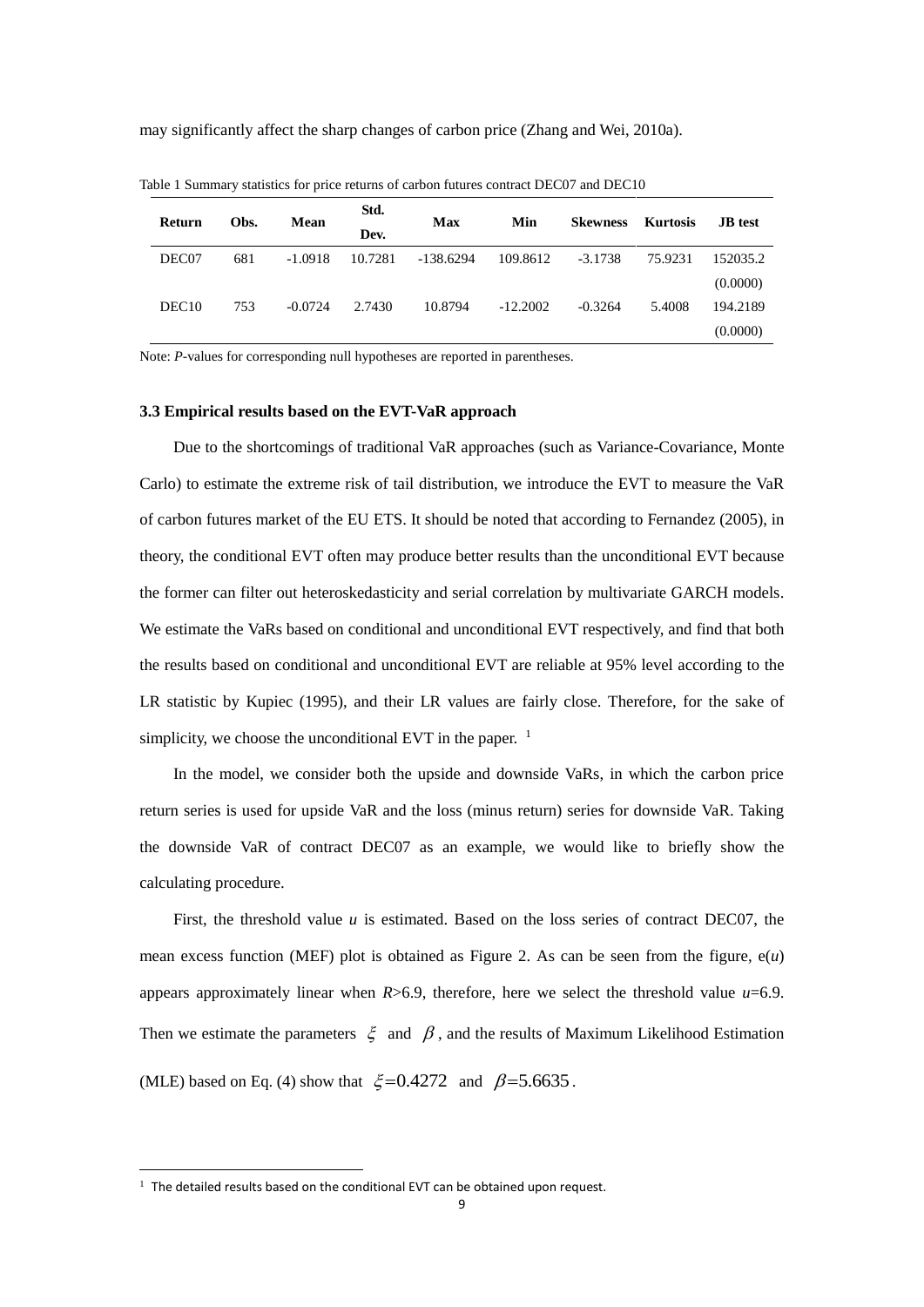

Fig. 2. The mean excess function (MEF) plot of loss series of carbon contract DEC07

Subsequently, according to Eq. (8), we estimate the VaRs of carbon futures prices of the two phases and results are reported in Table 2. From the results in Table 2, several findings can be identified.

Table 2 The VaR estimation results for contract DEC07 and DEC10

|                   |          | $\boldsymbol{u}$ |        |        | VaR     | $\boldsymbol{n}$ | N  |        | LR     |
|-------------------|----------|------------------|--------|--------|---------|------------------|----|--------|--------|
| DEC07             | Downside | 6.9              | 0.4272 | 5.6635 | 12.7383 | 681              | 36 | 0.0529 | 0.1155 |
|                   | Upside   | 3.8              | 0.4370 | 4.2741 | 7.5038  | 681              | 35 | 0.0514 | 0.0277 |
| DEC <sub>10</sub> | Downside | 2.2              | 0.1439 | 1.7033 | 4.4310  | 753              | 37 | 0.0491 | 0.0119 |
|                   | Upside   | 3.4              | 0.0804 | 1.4451 | 4.2298  | 753              | 38 | 0.0505 | 0.0034 |

Note: The results in the table are based on the confidence level of 95%. And the detailed results at 99% level can be obtained upon request.

First, it can be seen that all the LR values are less than the critical value 3.84, which means the null hypotheses may be accepted. In other words, we may say that both the downside and upside VaRs for contract DEC07 and DEC10 based on the EVT approach are statistically reliable during the sample period. This result is closely related with the economic background of EUA. As detailed in previous literature (Zhang and Wei, 2010a), we may distinguish between factors determining the supply and demand of EUAs when the drivers of EUAs price are discussed. The supply of EUAs is fixed by the European Commission in National Allocation Plans that are validated after negotiation between Member States and national industrials covered by the EU ETS. And announcements relative to the strictness of NAPs have been shown to have a strong influence on EUA prices (Chevallier et al., 2009). Concerning demand factors, previous literature identifies energy prices, weather events and the level of industrial production as being the main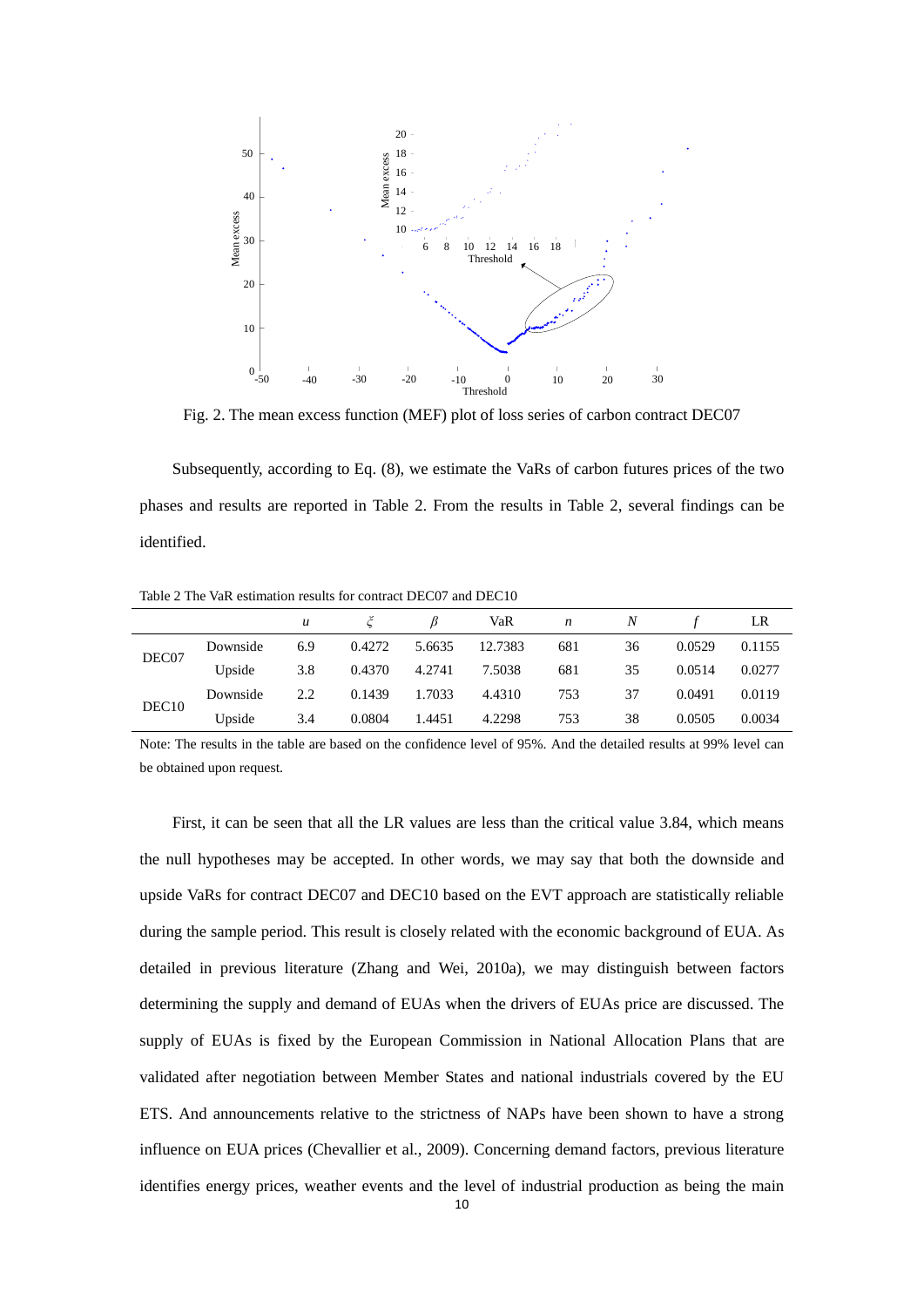drivers of EUAs during Phase I (Mansanet-Bataller et al., 2007), in Phase II, those factors also play an important role in EUAs price fluctuation (Mansanet-Bataller et al., 2011). Due to the complex movements of various drivers, the prices of EUAs change in a volatile way, which produces sharp extreme risks and needs appropriate methods to reliably estimate the risks.

Second, the average of downside VaRs outweighs that of upside VaRs for the two carbon futures contracts. Particularly for contract DEC07 in Phase I, the average downside VaR proves 1.7 times larger than the upside VaR. This evidence is closely related with the market conditions in Phase I. In the proposal of the EU ETS, the surplus allowances cannot be banked or borrowed between Phase I and Phase II, which results in a salient seam between them. Plus the over-allocation of emissions allowance in Phase I, the downside price trends basically dominate the carbon trading markets in Phase I especially in its late period. Even at the end of 2007, the carbon price approached zero. It should also be noted that the asymmetric effect of VaRs for downside and upside market conditions is sharply reduced in Phase II compared with that in Phase I; specifically the ratio of downside VaR to upside VaR declines from 1.7 to 1.05, which implies the increasingly improved market environment for carbon futures trading under the EU ETS.

Finally, whether for the downside or upside extreme market risks, the risk extent in Phase II appears less than that of Phase I respectively, which to some extent reflects that the promising future of carbon market has been gradually accepted by investors concerned; as a result, carbon price maintains a relatively stable trend in Phase II.

### **3.4 Comparison of VaR results based on different approaches**

In order to compare the difference of VaRs using EVT and traditional approaches, we employ the traditional Variance-Covariance and Monte Carlo approaches and recalculate the VaRs of carbon futures prices in the two phases. It should be noted that the Variance-Covariance approach is based on the GED-GARCH models. Results are reported in Table 3.

We find that whether for contract DEC07 or DEC10, the LR statistic values based on EVT approach appear less than those based on the traditional approaches except for the DEC10 upside (the LR value based on the Variance-Covariance equals that based on the EVT). As for the contract DEC07, the exceedance rates (*f*) based on the traditional approaches are much less than 5% while LR values larger by far than 3.84, which implies that the estimation by the two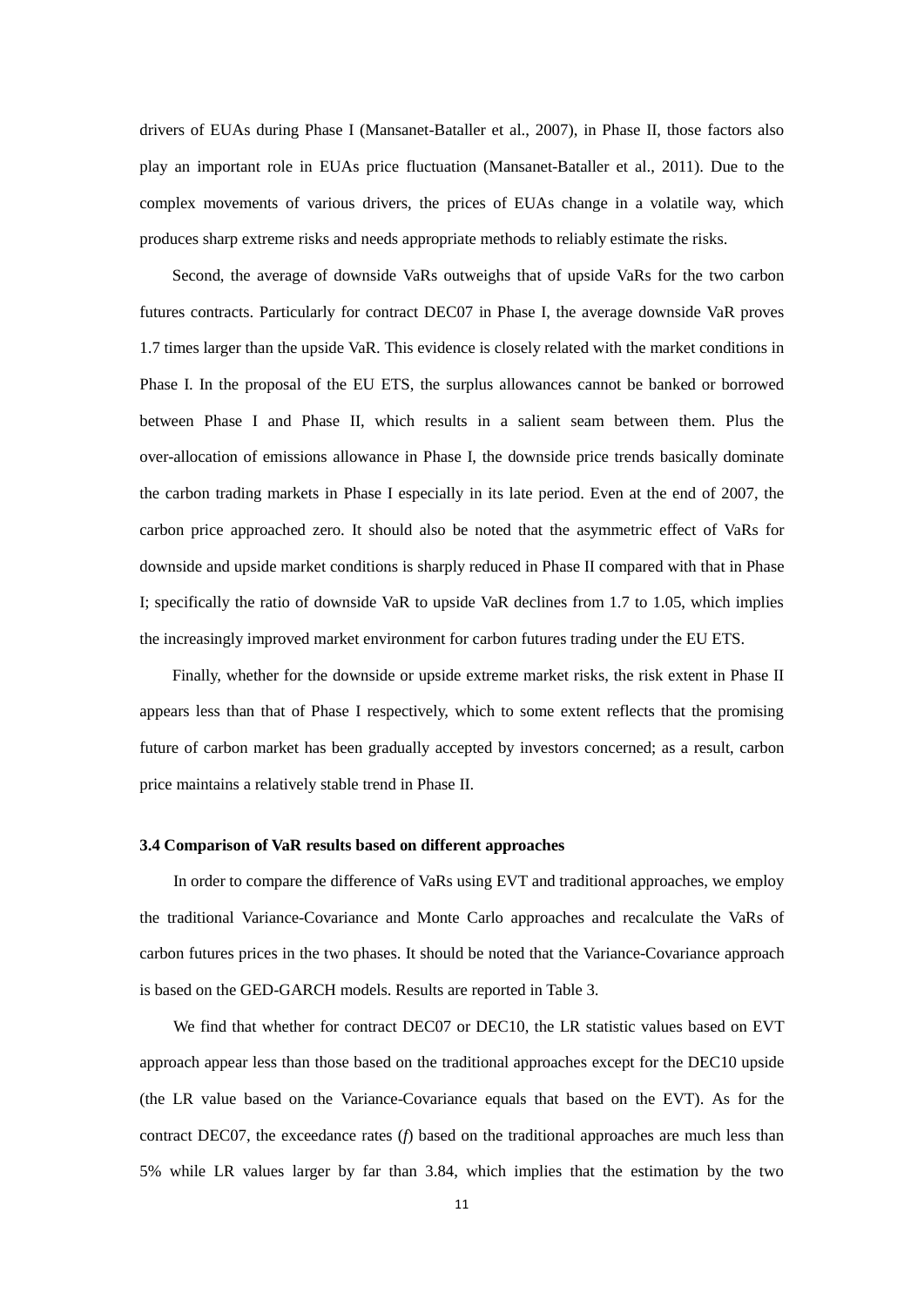traditional approaches are biased and cannot be considered to be the basis of decision making for investors. It should be noted that the Monte Carlo approach over-estimates all the VaRs of carbon futures market.

|                   |          |            | VaR     | $\boldsymbol{n}$ | $\boldsymbol{N}$ | $\boldsymbol{f}$ | LR      |
|-------------------|----------|------------|---------|------------------|------------------|------------------|---------|
| DEC07             | Downside | <b>EVT</b> | 12.7383 | 681              | 36               | 5.29%            | 0.1155  |
|                   |          | <b>VC</b>  | 10.3469 | 681              | 49               | 7.20%            | 6.1192  |
|                   |          | МC         | 20.6997 | 681              | 11               | 1.62%            | 22.0531 |
|                   | Upside   | <b>EVT</b> | 7.5038  | 681              | 35               | 5.14%            | 0.0277  |
|                   |          | <b>VC</b>  | 9.7555  | 681              | 20               | 2.94%            | 7.1190  |
|                   |          | MC         | 16.0291 | 681              | 9                | 1.32%            | 27.1068 |
| DEC <sub>10</sub> | Downside | <b>EVT</b> | 4.4310  | 753              | 37               | 4.91%            | 0.0119  |
|                   |          | <b>VC</b>  | 4.2143  | 753              | 46               | 6.11%            | 1.8262  |
|                   |          | МC         | 4.9056  | 753              | 29               | 3.85%            | 2.2640  |
|                   | Upside   | <b>EVT</b> | 4.2298  | 753              | 38               | 5.05%            | 0.0034  |
|                   |          | <b>VC</b>  | 4.2199  | 753              | 38               | 5.05%            | 0.0034  |
|                   |          | MC         | 4.7901  | 753              | 28               | 3.72%            | 2.8464  |

Table 3 Comparison of the VaR estimation results based on three different approaches

Note: The results in the table are based on the confidence level of 95%. The results at 99% level have similar implications and the detailed results can be obtained upon request. EVT, VC and MC denote the Extreme Value Theory, Variance-Covariance and Monte Carlo approaches respectively.

In addition, the LR values of the two traditional approaches in Phase II are less than 3.84, both for the downside and upside risks, which means the VaR estimation using the traditional approaches for Phase II here is supposed to be acceptable at the confidence level of 95% during the sample period. Even so, it should be noted that whether for the downside or upside risks, the estimation based on the EVT approach proves much more reliable for its relatively least LR values.

To sum up the VaR estimation results in Phase I and Phase II, it can be found that the more volatile carbon market appears, the more reliable and advantageous the EVT approach may prove compared with the traditional approaches.

## **4. Conclusions and implications**

 In light of the sharp volatility in EU ETS carbon futures markets, this paper introduces the Extreme Value Theory (EVT) to empirically study the extreme risk of carbon prices in both Phase I and Phase II. And some main conclusions and implications are obtained.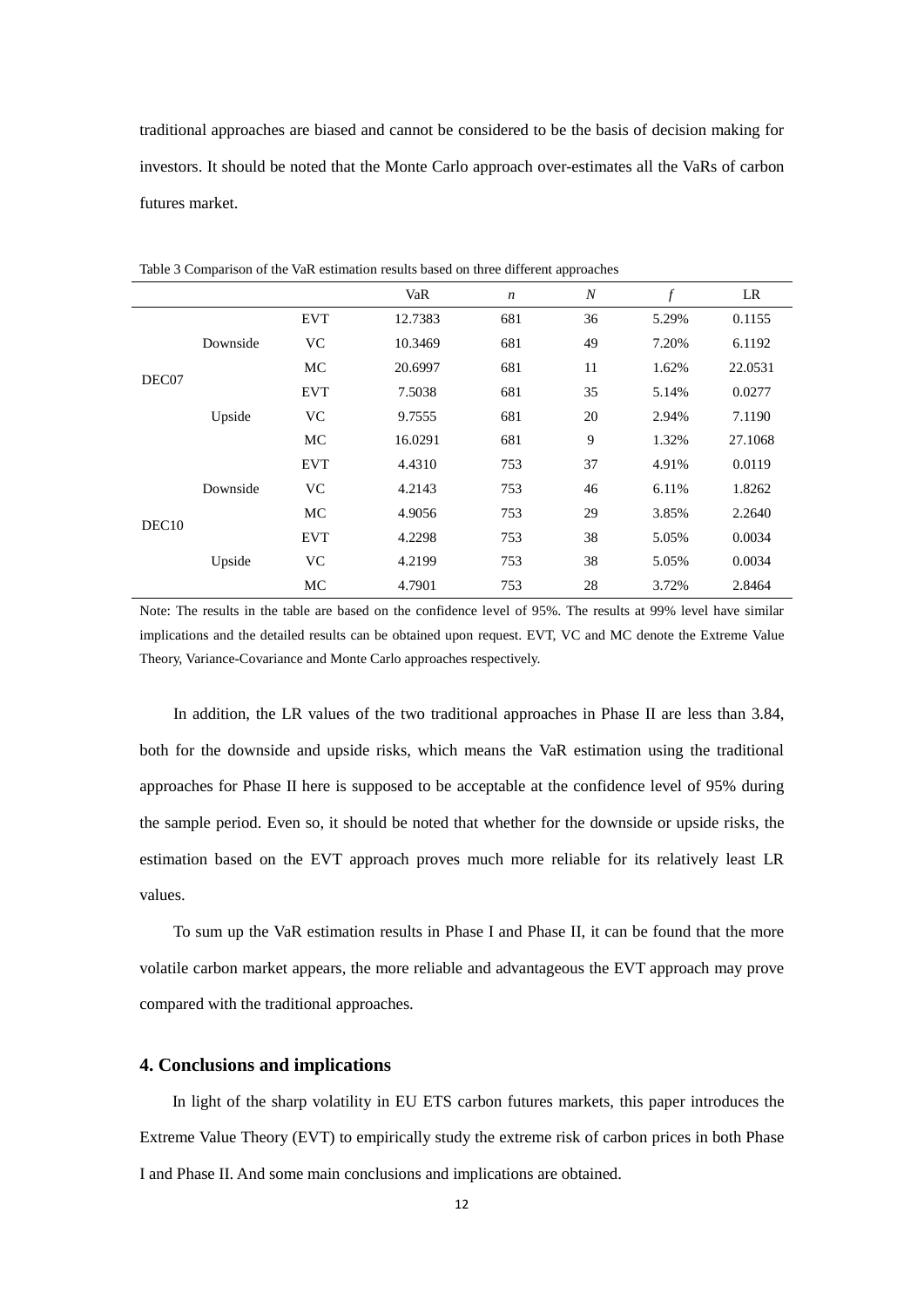First, the EVT approach can be used to reliably measure the extreme risk (VaR) of carbon futures markets of the EU ETS, both for Phase I and Phase II. This mainly results from the fact that carbon market acts as an emerging market and still faces a number of immature mechanisms. Particularly in the first phase of the EU ETS, due to the weak market capacity and low market liquidity, the carbon price dynamic is easy to be influenced by international political conditions (such as the climate negotiation dynamics), energy price changes, unusual temperature and emissions allowance allocation solution disclosure etc.; as a result, carbon price has experienced a salient volatility.

Second, the downside extreme risk of carbon futures market outweighs the upside risk, with evident asymmetric features in the sample period. In other words, the risk faced by carbon emissions allowance sellers is larger than that of buyers. Specifically, the downside extreme risk of contract DEC07 in Phase I proves 1.7 times larger than that of upside risk, which is mainly ascribed to the immature market mechanism especially the over-allocation allowance and the seam between the two phases. In Phase II, the asymmetric effect of risk has been reduced sharply, the ratio of downside VaR to upside VaR declines from 1.7 to 1.05, which implies the increasingly improved market environment for carbon trading.

Moreover, the average of VaR of carbon futures contract DEC10 proves much less than that of contract DEC07 in the sample period. Specifically, the average downside and upside VaRs of contract DEC07 are 12.74 and 7.50 in the sample period, but those for contract DEC10 are 4.43 and 4.23 respectively. This switch re-validates the increasingly improved market trading mechanisms of the EU ETS and also is conducive to attract more investors to participate in the carbon trading; as a result, carbon trading market may help reduce carbon emissions in a cost-effective way.

### **Acknowledgements**

We gratefully acknowledge the financial support from the National Natural Science Foundation of China (nos. 71001008, 70733005, 71020107026), Humanities and Social Science Research Foundation of Ministry of Education of China (no. 09YJC630011), Specialized Research Fund for the Doctoral Program of Higher Education (no. 20101101120041), Excellent Young Scholars Research Fund of Beijing Institute of Technology (no. 2010Y1317) and Excellent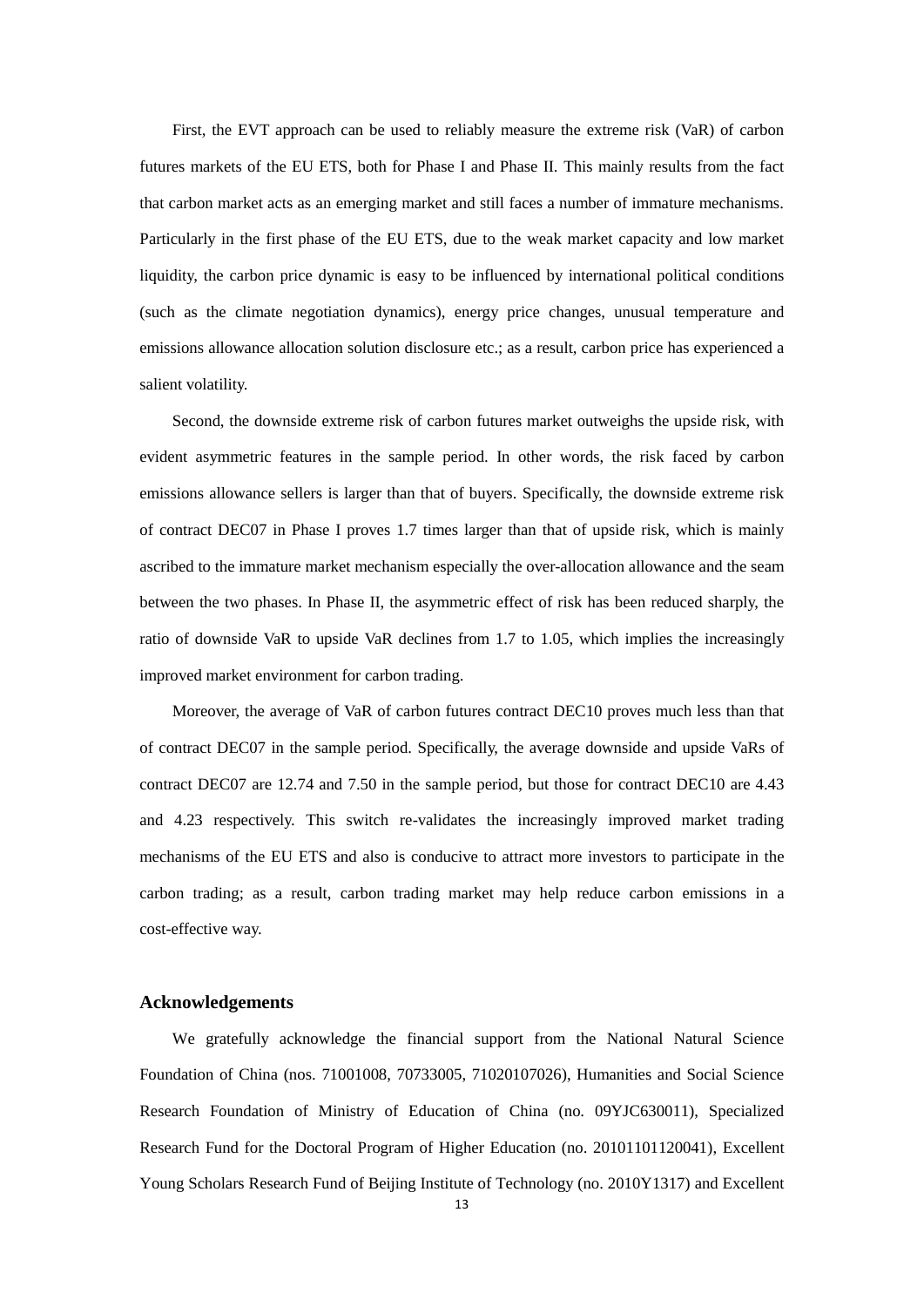Talent Research Fund of Beijing Municipality (no. 2011D009011000008). We also would like to express our sincere gratitude to Prof. Julien Chevallier for the guidance and encouragement.

## **References**

- Alberola, E., Chevallier, J. (2009) 'European carbon prices and banking restrictions : Evidence from Phase I (2005-2007)', The Energy Journal, Vol. 30, pp.51-80.
- Alberola, E., Chevallier, J., Cheze, B. (2008a) 'The EU Emissions Trading Scheme: the effects of industrial production and  $CO<sub>2</sub>$  emissions on European carbon prices', Int Econ, Vol. 116, pp.95–128.
- Alberola, E., Chevallier, J., Chèze, B. (2008b) 'Price drivers and structural breaks in European carbon prices 2005-2007', Energy Policy, Vol. 36, pp.787-797.
- Balkema, A.A., Haan, L.d. (1974) 'Residual lifetime at great age', Annals of Probability, Vol. 2, pp.792–804.
- Blanco, M.I., Rodrigues, G. (2008) 'Can the future EU ETS support wind energy investments?', Energy Policy, Vol. 36, pp.1509-1520.
- Blyth, W., Bunn, D. (2011) 'Coevolution of policy, market and technical price risks in the EU ETS', Energy Policy, Vol. 39, pp.4578-4593.
- Blyth, W., Bunn, D., Kettunen, J., Wilson, T. (2009) 'Policy interactions, risk and price formation in carbon markets', Energy Policy, Vol. 37, pp.5192-5207.
- Chevallier, J. (2009) 'Carbon futures and macroeconomic risk factors: A view from the EU ETS', Energy Economics, Vol. 31, pp.614-625.
- Chevallier, J., Ielpo, F., Mercier, L. (2009) 'Risk aversion and institutional information disclosure on the European carbon market: A case-study of the 2006 compliance event', Energy Policy, Vol.37, pp.15-28.
- Daníelsson, J., de Vries, C.G. (1997) 'Tail index and quantile estimation with very high frequency data', Journal of Empirical Finance, Vol. 4, pp.241-257.
- Daskalakis, G., Markellos, R.N. (2009) 'Are electricity risk premia affected by emission allowance prices? Evidence from the EEX, Nord Pool and Powernext', Energy Policy, Vol. 37, pp.2594-2604.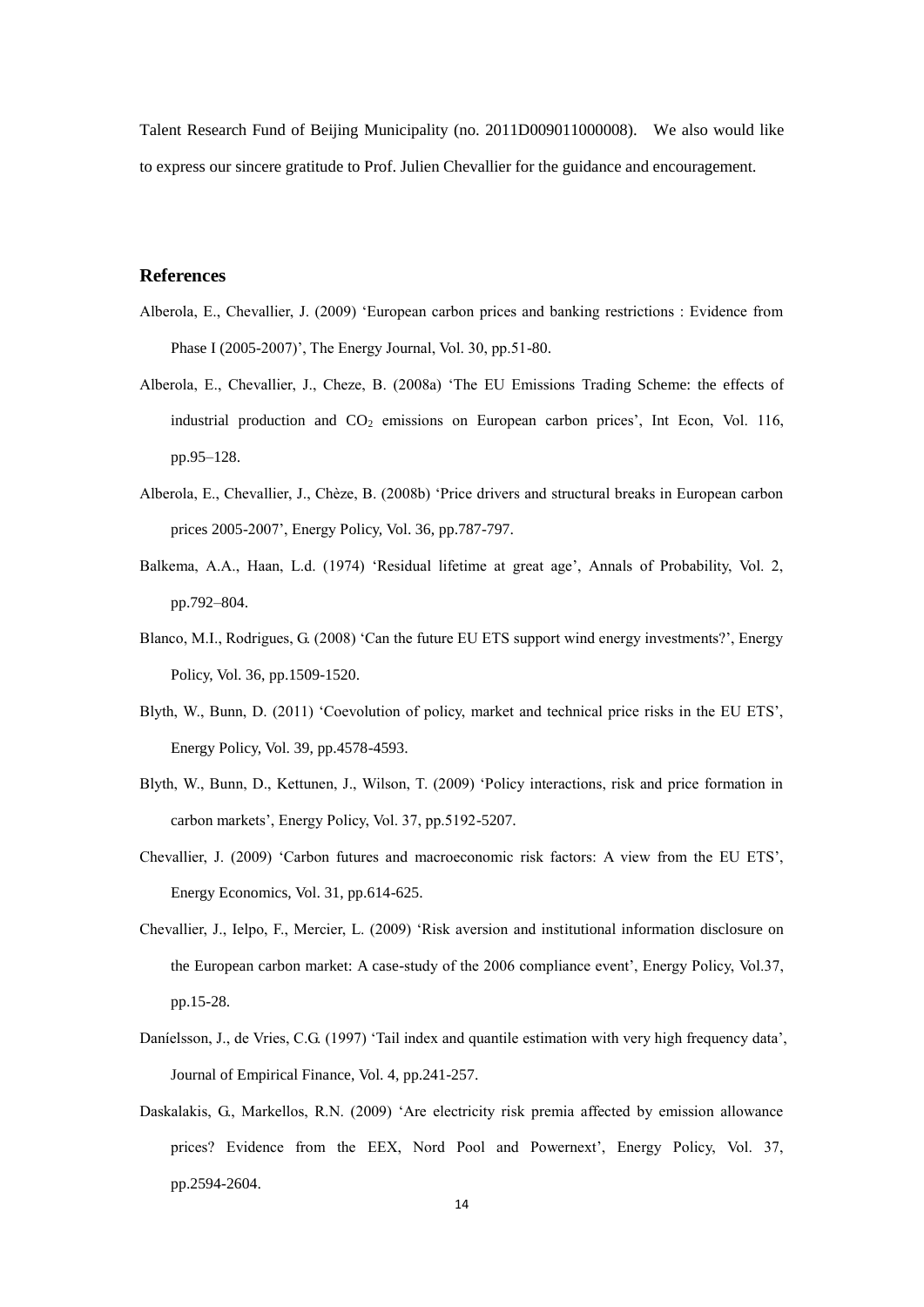- Fan, Y., Zhang, Y.-J., Tsai, H.-T., Wei, Y.-M. (2008) 'Estimating `Value at Risk' of crude oil price and its spillover effect using the GED-GARCH approach', Energy Economics, Vol. 30, pp.3156-3171.
- Feng, Z.-H., Zou, L.-L., Wei, Y.-M. (2011) 'Carbon price volatility: Evidence from EU ETS', Applied Energy, Vol. 88, pp.590-598.
- Fernandez, V. (2005) 'Risk management under extreme events', International Review of Financial Analysis, Vol. 14, pp.113-148.
- Gilli, M., Kellezi, K. (2006) 'An application of extreme value theory for measuring financial risk', Computational Economics, Vol. 27, pp.207-228.
- Katz, R.W., Parlange, M.B., Naveau, P. (2002) 'Statistics of extremes in hydrology', Advances in Water Resources, Vol. 25, pp.1287-1304.
- Kupiec, P.H. (1995) 'Techniques for verifying the accuracy of risk measurement models', Journal of Derivatives, Vol. 3, pp.73-84.
- Linacre, N., Kossoy, A., Ambrosi, P. (2011) *State and Trends of the Carbon Market 2011*, Washington, DC: World Bank.
- Longin, F.M. (2000) 'From value at risk to stress testing: the extreme value approach', Journal of Banking & Finance, Vol. 24, pp.1097-1130.
- Mansanet-Bataller, M., Pardo, A., Valor, E. (2007) 'CO<sub>2</sub> price, energy and weather', The Energy Journal, Vol. 28, pp. 67-86.
- Mansanet-Bataller, M., Chevallier, J., Herve-Mignucci, M., Alberola, E. (2011) 'EUA and sCER phase II price drivers: unveiling the reasons for the existence of the EUA-sCER spread', Energy Policy, Vol. 39, pp.1056-1069.
- Marimoutou, V., Raggad, B., Trabelsi, A. (2009) 'Extreme Value Theory and Value at Risk: Application to oil market', Energy Economics, Vol. 31, pp.519-530.
- McNeil, A.J. (1997) 'Estimating the tails of loss severity distributions using extreme value theory', Astin Bulletin, Vol. 27, pp.117-137.
- Oberndorfer, U. (2009) 'EU Emission Allowances and the stock market: Evidence from the electricity industry', Ecological Economics, Vol. 68, pp.1116-1126.
- Paolella, M.S., Taschini, L. (2008) 'An econometric analysis of emission allowance prices', Journal of Banking & Finance, Vol. 32, pp.2022-2032.
- Pickands, J. (1975) 'Statistical inference using extreme order statistics', Annals of Statistics, Vol. 3,